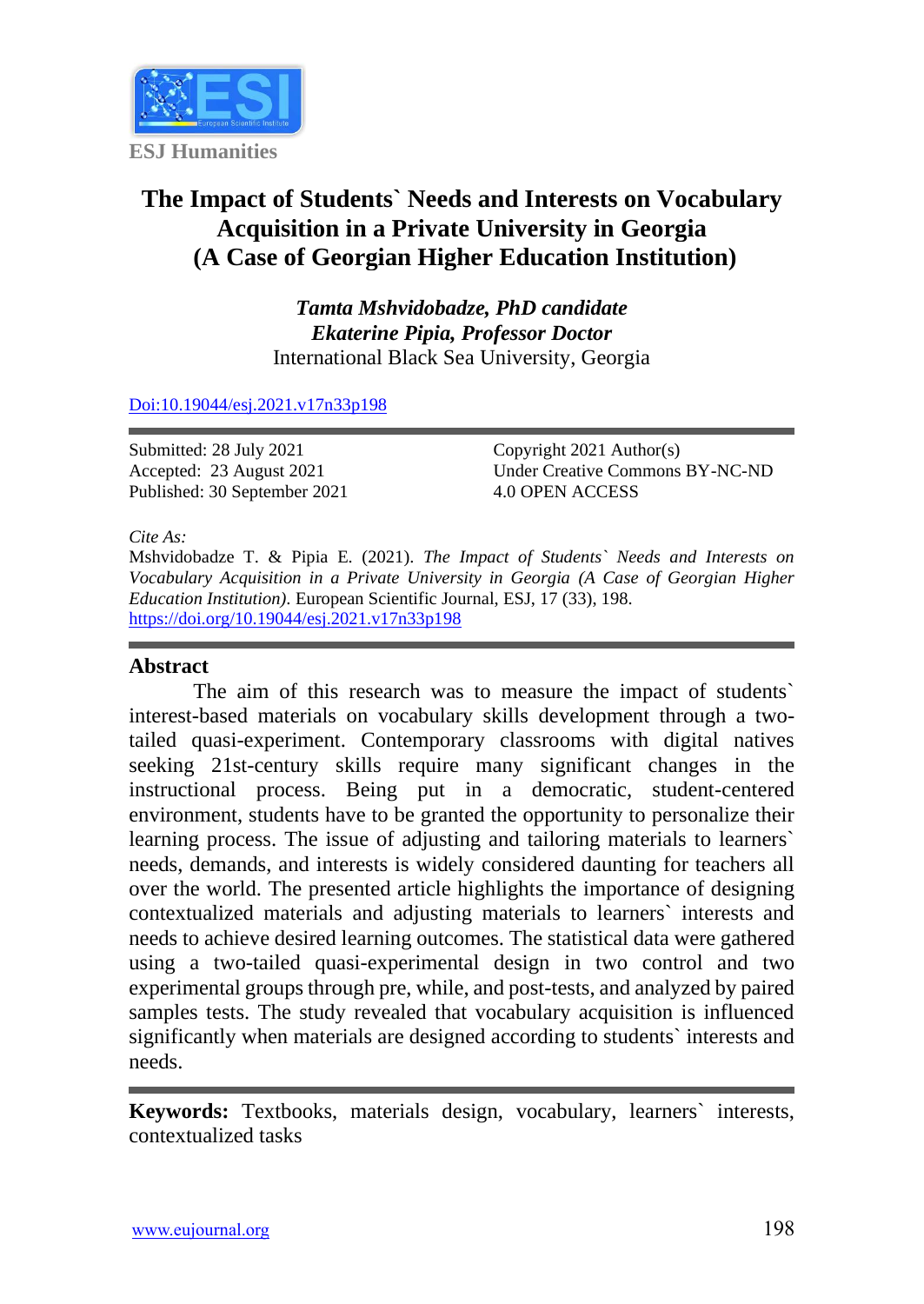#### **Introduction**

Textbooks are considered a de facto syllabus for many teachers, especially for novice ones, as they feel more comfortable and secure while following sequenced materials (Ansary & Babaii, 2002). However, several problematic issues must be considered while following textbooks, as most materials in textbooks are based on irrelevant topics, neglecting learners` preferences and the appropriate level of input (Ur, 1996; Richards, 2001). It should be noted that teachers usually have to design or modify the materials related to language. Frequently, teachers have to adapt vocabulary materials and give a wide variety of tasks to involve the learners more in the learning process. It is notable that vocabulary is significant in the language acquisition process and should be the major focus in textbooks (Beck, McKeown, & Kucan, 2002; Chen & Chung, 2008; DeCarrico, 2001; Min, 2008).

Moreover, vocabulary is one of the main components in language learning as it helps comprehension skills become easier due to rich vocabulary (Rouhani & Purgharib, 2013). Lessard-Clouston (2013) stated that vocabulary helps learners comprehend easily, "without sufficient vocabulary students cannot understand others or express their ideas" (p.2). Vocabulary is the key point in communication while conveying information. As Wilkins (1972) stated, ". . . while without grammar very little can be conveyed, without vocabulary nothing can be conveyed" (pp. 111–112). That is why teachers have to design, modify, tailor or replace materials related to vocabulary in the textbooks and personalize the learning process accordingly. However, designing various vocabulary materials, which are adjusted to learners` needs, interests and demands is complex and challenging.

#### **Theoretical Framework: Vocabulary and Material Design**

The language learning process focusing on vocabulary acquisition involves multifaceted dimensions (Kim, Crossley, & Kyle, 2018; Pellicer-Sánchez, 2016). Frequently, learners find learning vocabulary daunting as they have to memorize the words. Frequently, the list of vocabulary is given without any context in the classroom. However, learning vocabulary and focusing on vocabulary development should include "moving beyond single words and direct first language (L1)" and second language (L2) equivalencies (Coxhead, 2015; Elgort, 2017). As mentioned above, vocabulary is multifaceted, as it is connected to the target language itself and lexis frequency in textbooks, de-contextualized, and contextualized words, and incidental language (e.g., unplanned language items incorporated in tasks) (Pellicer-Sánchez, 2016). The latter is not incorporated in the syllabus, but it usually is incorporated in teacher-tailored contextualized materials. Contextualization is vital in the learning process as it enables the learners to link schemes in the context (Qian, 2008; Tyler & Ortega, 2018).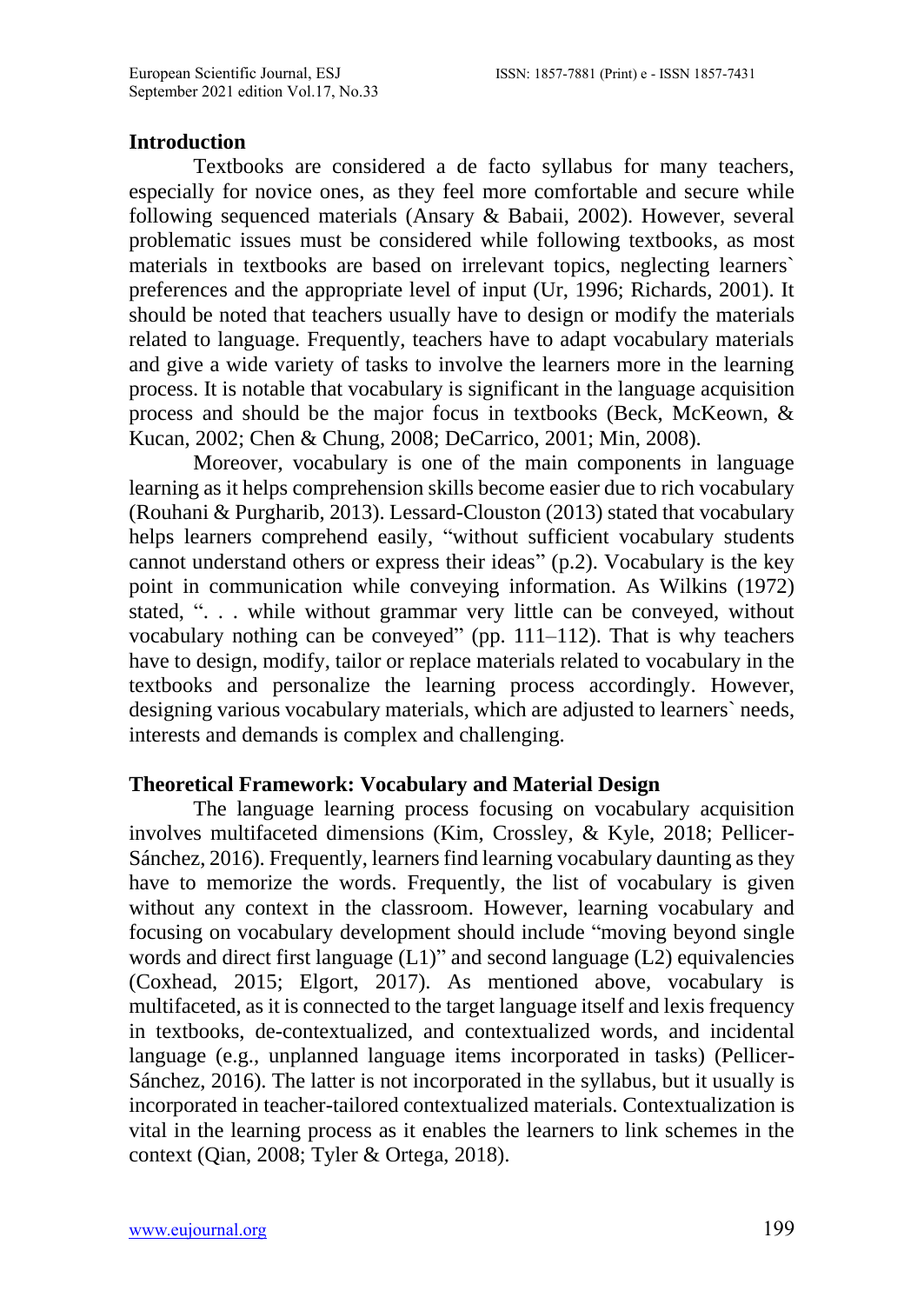Moreover, it should be noted that learners remember the context and story more and retrieve lexical items easily afterward (Qian, 2008; Tyler & Ortega, 2018). Frequently, learners guess the meaning of unknown lexical items from the context, as they "derive an idea of its meaning" (Gairns & Redman, 2006, p. 83). Teaching vocabulary in a meaningful context is vital, as a learner focuses on "not only linguistic knowledge of a word, such as phonetic, syntactic and semantic rules but also the knowledge of how to use the word properly in a context" (Amirian & Momeni, 2012, p.2302). It has to be detected here that context is of different types: a) vocabulary items in a list without context; b) vocabulary items in minimal context, chunks of sentences; c) vocabulary items in texts; d) vocabulary items in elaborated context (Laufer & Shmueli, 1997). However, elaborated context might not be enough if the topic of the text is not related to learners` interests, preferences, and needs. Trianto (2016) mentioned that needs-based context should link materials and the real world for learners. Thus, context without personalized interests and topics might not be helpful and productive for learners.

It is thought-provoking that textbooks consider the learners' interests but not for a particular group of learners with different educational and cultural backgrounds. Consequently, the teachers are granted the opportunity to personalize the context more and design materials based on the needs assessment. It is noteworthy that a plethora of scientists studied the impact of materials development on learners' academic performance and identified materials as one of the main factors of a successful language lesson (Castilo, Insuasty, Osorio & Fernanda, 2017; Harwood, 2013; McGrath, 2013; Richards & Renandya, 2002; Tomlinson, 2011a; Widodo & Savova, 2010). Brown (1995) mentioned that materials are "any systematic description of the techniques" that can be used in the classroom (p.139). However, some authors stated that materials can be any task designed by a teacher (Cakir, 2015; Tomlinson, 2011a). Tomlinson (2012) claimed that the task can be anything "videos, graded readers, flashcards, games, websites and mobile phone interactions" (p. 143).

According to Duarte and Escobar (2008), appropriate materials with interesting context can positively impact the learning process and encourage autonomous learning, as it "can positively influence students' motivation when learning a foreign language" ( p. 63). However, materials should be adjusted to learners` interests and preferences focusing on relevant topics (Bao, 2008). Materials should "involve a variety of ideas about effective practices" (Byrd & Schuemann, 2014, p.381). Johnson (1989) stated that "designing appropriate materials is not a science: it is a strange mixture of imagination, insight, and analytical reasoning" (p. 153). Having a great emphasis on learner autonomy, motivation, and personalization, the teachers tend to create a democratic, student-centered environment for students.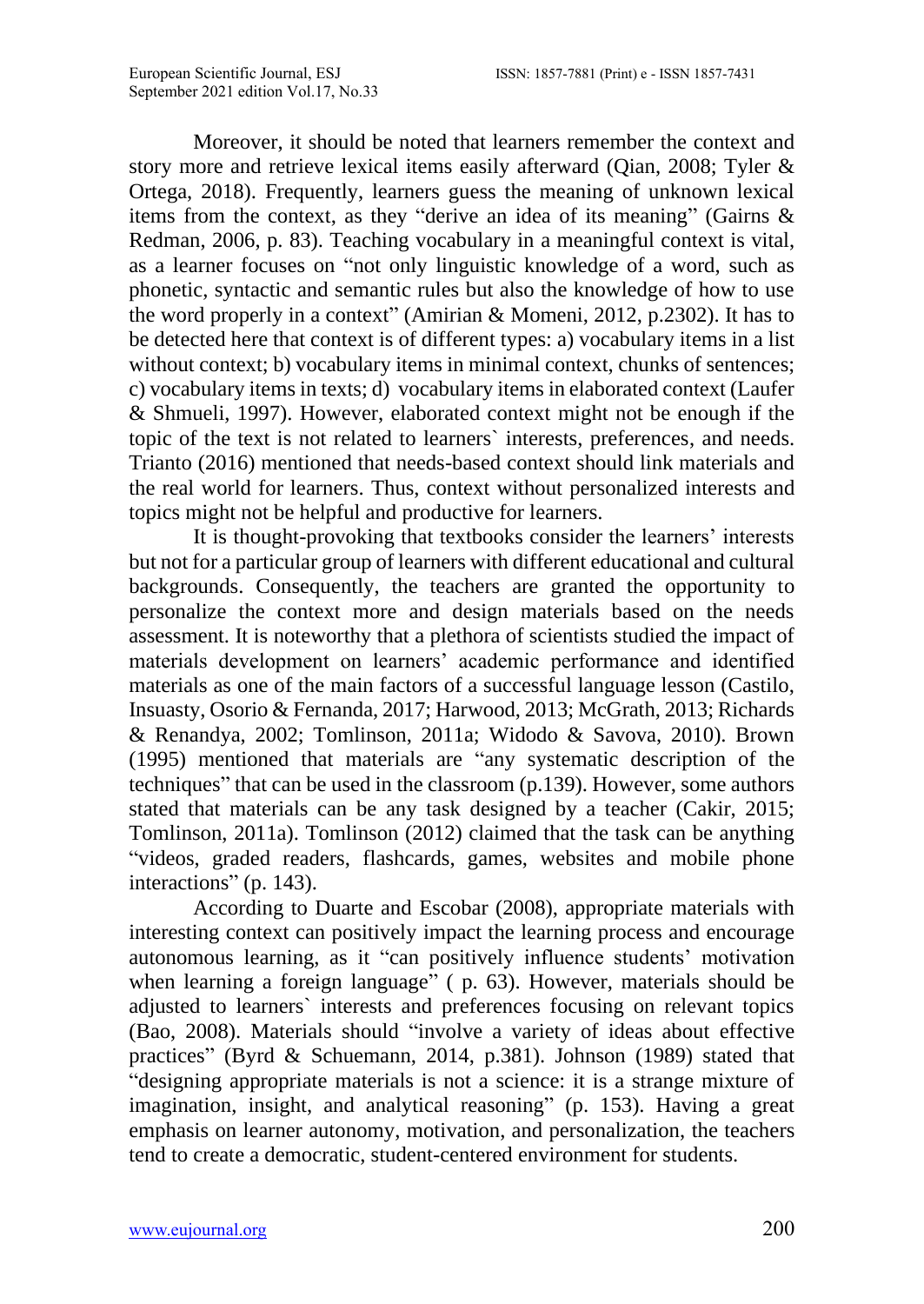According to Tomlinson (2003), there are four broad types of materials: "instructional, experiential, elicitative or exploratory" (p. 2). *Instructional materials* are mainly based on coursebooks and are frequently used, in almost every lesson. Richards (2001) mentioned that "instructional materials generally serve as the basis of much of the language input that learners receive and the language practice that occurs in the classroom" (p. 251). Instructional materials, called coursebooks, follow the syllabus but are not always effective as they are not adjusted to learners` real life. *Experiential materials* focus on the experience of the language, usually seen as a top-down approach, holistic approach in the classrooms (Tomlinson, 2003). *Elicitative materials* can be seen as a task that pushes learners implicitly to use the language items. *Exploratory materials* are created to "help learners make discoveries about language for themselves" (Tomlinson, 2003, p.2). These materials are key components in inductive learning, as learners are guided to discover language themselves and have opinions about language and its rules.

Hutchinson and Waters (1987) stated that the process of materials designing includes four main pillars: input, content, language focus, and task. *Input* can be spoken or written, and it is divided into two sub-areas: target language and content. *Content* should be personalized and contextualized, focusing on the learner`s needs and preferences, encouraging communication, and activating schemata. Content can be subdivided into more components: knowledge, values, culture, skills, and subjects (McKimm, 2003). *The language focus* is related to the target language. Input should be linked to language focus, as they should encourage the recycling of language items.

But it should be noted that the aim of designing materials should be a natural language, as "the ultimate purpose of language learning is language use" (Pardo & Tellez, 2009, p.109). These four elements are interrelated and serve to design a task. The process of designing and creating a relevant task comprises the following techniques described in the table below.

| <b>TECHNIQUES</b> | <b>PROCESS</b>                                                                                                                                                                                                                                            | <b>SUB-STEPS</b>                                                                                                                                                 |  |  |  |
|-------------------|-----------------------------------------------------------------------------------------------------------------------------------------------------------------------------------------------------------------------------------------------------------|------------------------------------------------------------------------------------------------------------------------------------------------------------------|--|--|--|
| <b>Modifying</b>  | Modification serves teachers to make the<br>task more appropriate in terms of<br>content to make it more personalized,<br>topic to link it to learner's preferences,<br>culture to avoid inappropriate input,<br>level to make it relevantly challenging. | <b>Adding-</b> Generally, teachers add<br>more input, sentences to the given<br>task to make the task more<br>appropriate for the particular<br>group and level. |  |  |  |
|                   |                                                                                                                                                                                                                                                           | <b>Simplifying-</b> Teachers have to<br>grade their language to simplify<br>materials and adjust the task to<br>particular groups, individuals.                  |  |  |  |

**Table 1.** Task Designing Process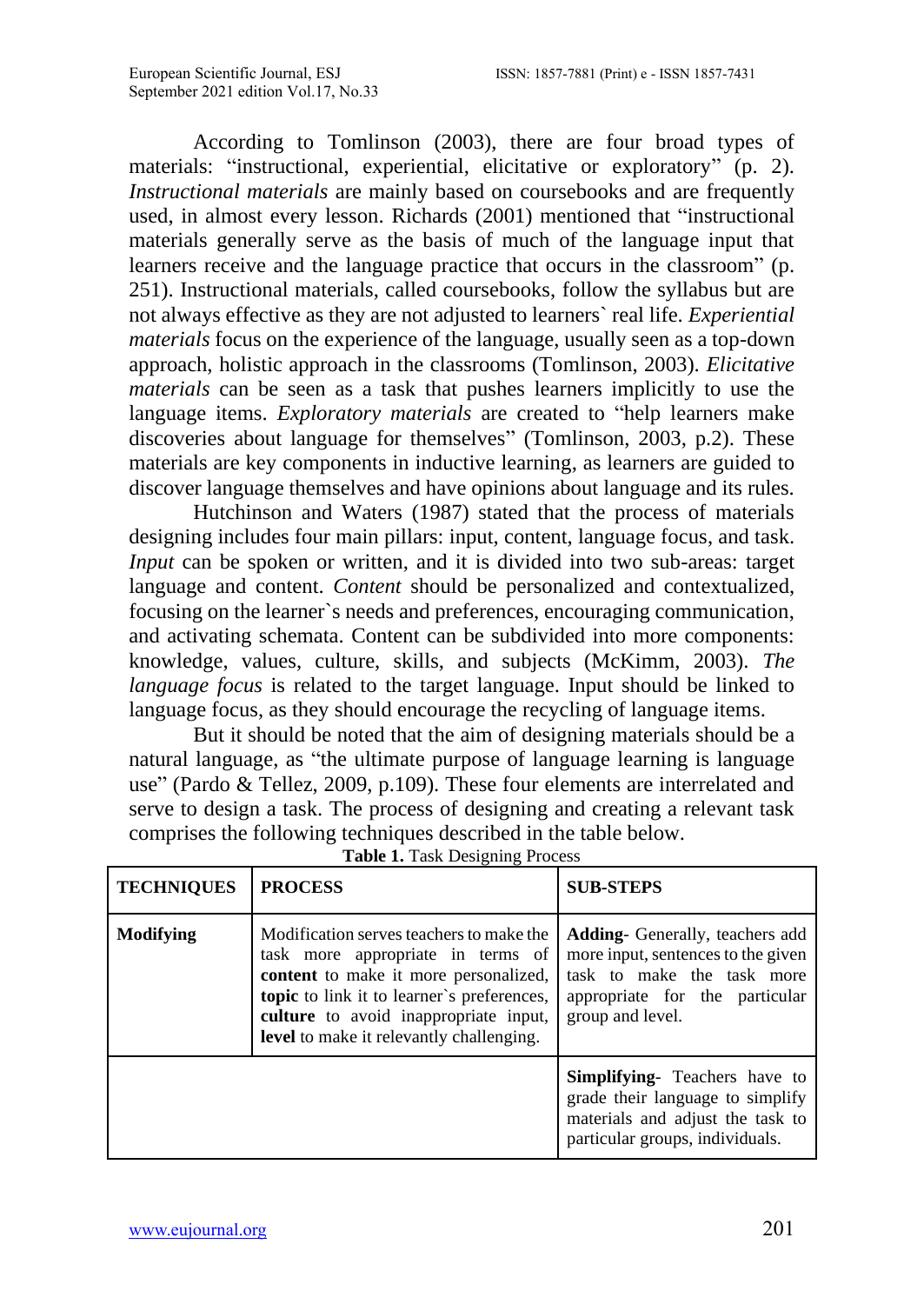|                                                   |                                                                                                                                                                                                                                                                                                             | <b>Deleting-</b> This is used to make<br>the task more appropriate for the<br>learners; this is used to adjust the<br>task more to learners' preferences<br>and culture. |
|---------------------------------------------------|-------------------------------------------------------------------------------------------------------------------------------------------------------------------------------------------------------------------------------------------------------------------------------------------------------------|--------------------------------------------------------------------------------------------------------------------------------------------------------------------------|
| <b>Re-ordering</b>                                | To have the flow of the lesson, teachers<br>to re-order the tasks<br>$\sin$<br>have<br>coursebooks. Each system/body follows<br>a particular methodology, and each<br>teacher has to adapt coursebooks and<br>tasks, according to the individual s/he is<br>teaching and the system/ department<br>demands. |                                                                                                                                                                          |
| <b>Designing</b><br>an<br>alternative<br>material | Teachers<br>design the<br>materials<br>themselves<br>without<br>using<br>the<br>coursebook. Sometimes materials are<br>designed from scratch in order to make<br>them more appropriate for particular<br>learners. These materials/ tasks are<br>adjusted to the learner's needs and<br>interests.          |                                                                                                                                                                          |

Moreover, McGrath (2002) stated that not only these elements should be taken into consideration while designing materials, but learner`s needs and their interests. The latter is linked tightly to needs analysis. Needs analysis is usually done by the teacher at the beginning of the course to identify learners' expectations, needs, background, and preferences. The task is appropriate if it motivates learners through content, personalized context, and makes learners use the target language. Moreover, needs analysis can act as a diagnostic test revealing learner`s strengths and weaknesses and serve the point of influencing the language input on the course as it "is the systematic collection and analysis" of data (Brown, 2006, p.102).

## **Research Methodology and Methods**

The process of reviewing the professional literature has revealed a necessity of teachers' active engagement in identifying the teaching/learning context with all the peculiarities and then designing materials to promote learners' vocabulary acquisition stage. Conducting needs assessment, analyzing key factors, and then based on the obtained information designing proper materials, could be daunting tasks for teachers. Although teachers are motivated to have enjoyable and beneficial lessons, the deficit of ready-made materials and relevant materials for developing students` vocabulary skills in the classroom plays its role, and lessons become less productive. Based on the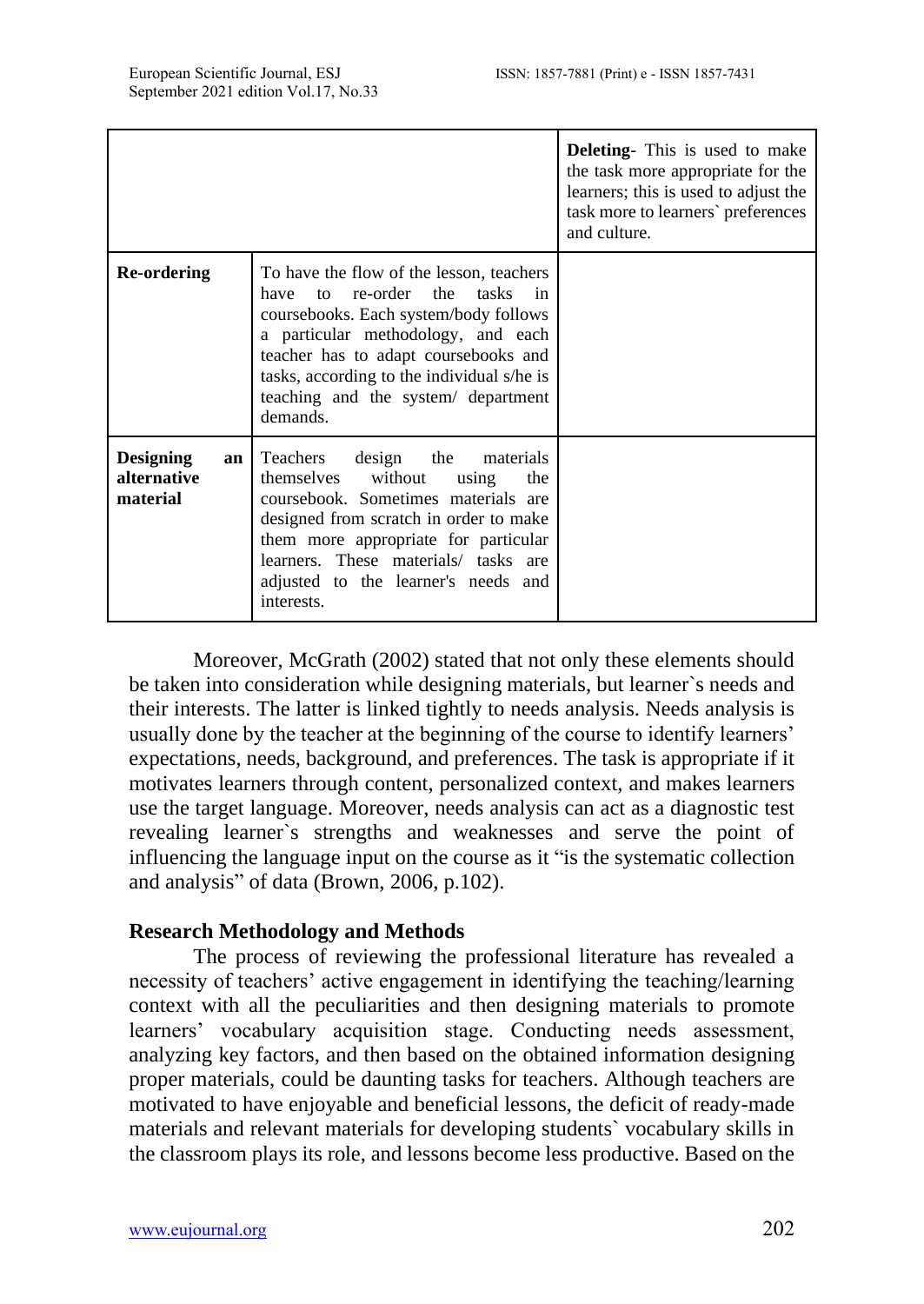problems mentioned above, the following research question was formulated: To what extent do contextualized, learner-interests-based materials impact vocabulary skills?. Moreover, the hypothesis that learner needs and interestsbased materials will greatly impact students' vocabulary skills development has been devised. The study has been shaped in a two-tailed quasiexperimental nature. Several research instruments were used, needs analysis, surveys, and tests were used in a two-tailed quasi-experiment. To approve or disprove this hypothesis, the experiment was conducted. The experiment lasted for one semester in four groups, two control, and two experimental groups. Before the experiment, the learners filled in needs analysis as a part of the survey before the semester. Initially, 61 students were involved in the experiment, but due to their absences and maintaining gender equality and discriminating power in each group, the researchers decided to reduce the number of participants.

Consequently, 48 Georgian students were involved in the experiment, 12 students in each group. Convenient sampling was used as participants are assigned to groups using the system at the university. The administration provides some options: dates and lecturers, and the learners choose the classes themselves using the platform. All of them are from the same private university in Tbilisi, Georgia. All participants are 19 - 20 years old taking the English language course at university. All participants are at an advanced level (C1) using the same textbook, Keynote (Lansford, Dummett & Stephension, 2016). All participants are monolingual.

The research is beneficial for the learners and teachers, it did not harm learners/ teachers or any person involved in the research (non-malfeasance). To protect participants` anonymity and confidentiality, the participants filled in the informed consent before the beginning of the experiment.

To assign the groups to control and experimental status randomly and not subjectively, the researchers assigned colors to all groups in advance. On the first day of the class, the researchers provided a box of four strips of colored paper, and each group had to decide on one color. Consequently, the groups were assigned to control group 1, control group 2, experimental group 1, and experimental group 2.

All groups used the textbook Keynote advanced level (C1). First of all, learners did the TED talk activities in the textbook, focusing on comprehension. After these comprehension tasks, all participants in control groups did vocabulary in context tasks, multiple-choice tasks from the DVD using the projector in the classroom.

While experimental groups did not do the vocabulary in context but after doing TED talk comprehension activities, they did the tasks on the paper related to their interests, topics they liked, and their needs. These interests were gathered in a survey, the needs analysis part indicated above, conducted at the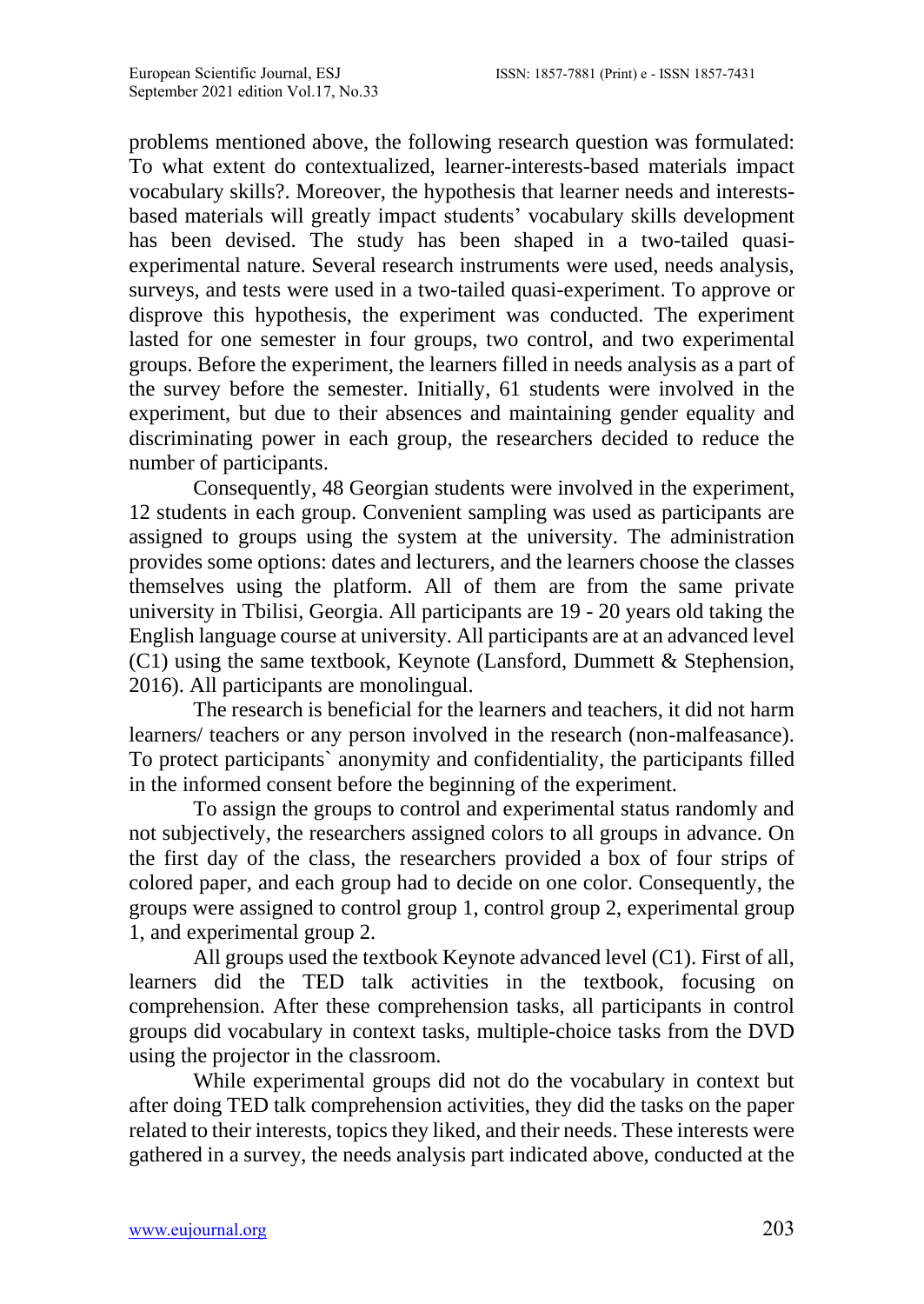beginning of the course. The tasks were contextualized and adjusted to their needs and interests. The tasks included both target language, the same language items as in the control group, and incidental language, the same items in the task in control groups. The difference between control and experimental group tasks was that experimental groups had their interest-based materials. The participants in the experimental group had a different context related to their interests.

As mentioned above, both tasks in the control and experimental groups included the same vocabulary items and the participants spent the same time on them (see samples 1 and 2). Moreover, both tasks were based on not only the same target language but also the incidental language. In control groups, in vocabulary in context activities are done through the multiple-choice task using the projector, the target language was highlighted while incidental language was in the marker sentence or in options. The researchers chose the same target language and incidental language from the marker sentence and multiple-choice options for experimental groups. Consequently, the tasks used in experimental groups included the target language in the box, from which students had to choose the target language items and insert in sentences, while incidental language was scattered in each story itself, but was not highlighted in order not to emphasize the incidental language as in control groups.

| Sample 1. This sample was given to one of the participants, $X$ , who indicated |  |
|---------------------------------------------------------------------------------|--|
| in the survey that her favourite topic is related to arts, paintings.           |  |

| <b>Task 1.</b> Please fill in the gaps with the words from the box. You have 2:13 minutes. |                               |       |  |  |  |
|--------------------------------------------------------------------------------------------|-------------------------------|-------|--|--|--|
| Mesmerized<br>Shifted from                                                                 | rippling across<br>waterfront | bland |  |  |  |
|                                                                                            |                               |       |  |  |  |

X is an outstanding painter, she got familiar with arts when she was young. She started painting power stations in front of the house using different colours in oil. First, she discovered that she could differentiate shades of colours nicely but she was

uncertain how to paint with water. In order to practice more, she started painting ……………….. of the Caspian Sea. X found that all artists painted water in a different way and she started painting waves ………………………the sea.

X states that the colours totally absorbed the waves without an intersection and it ……………..the oil colours to lovely scenery. Nowadays X is a famous artist and supports new talented artists, she is upset that governments do not support artists. One day X found a painting of war, where bombs were to explode easily. X was …………………………when she looked at this painting. The most interesting part of the painting was that one half of the painting was …………..and boring but the other half was thrilling. She found the painter and now they are having a joint exhibition.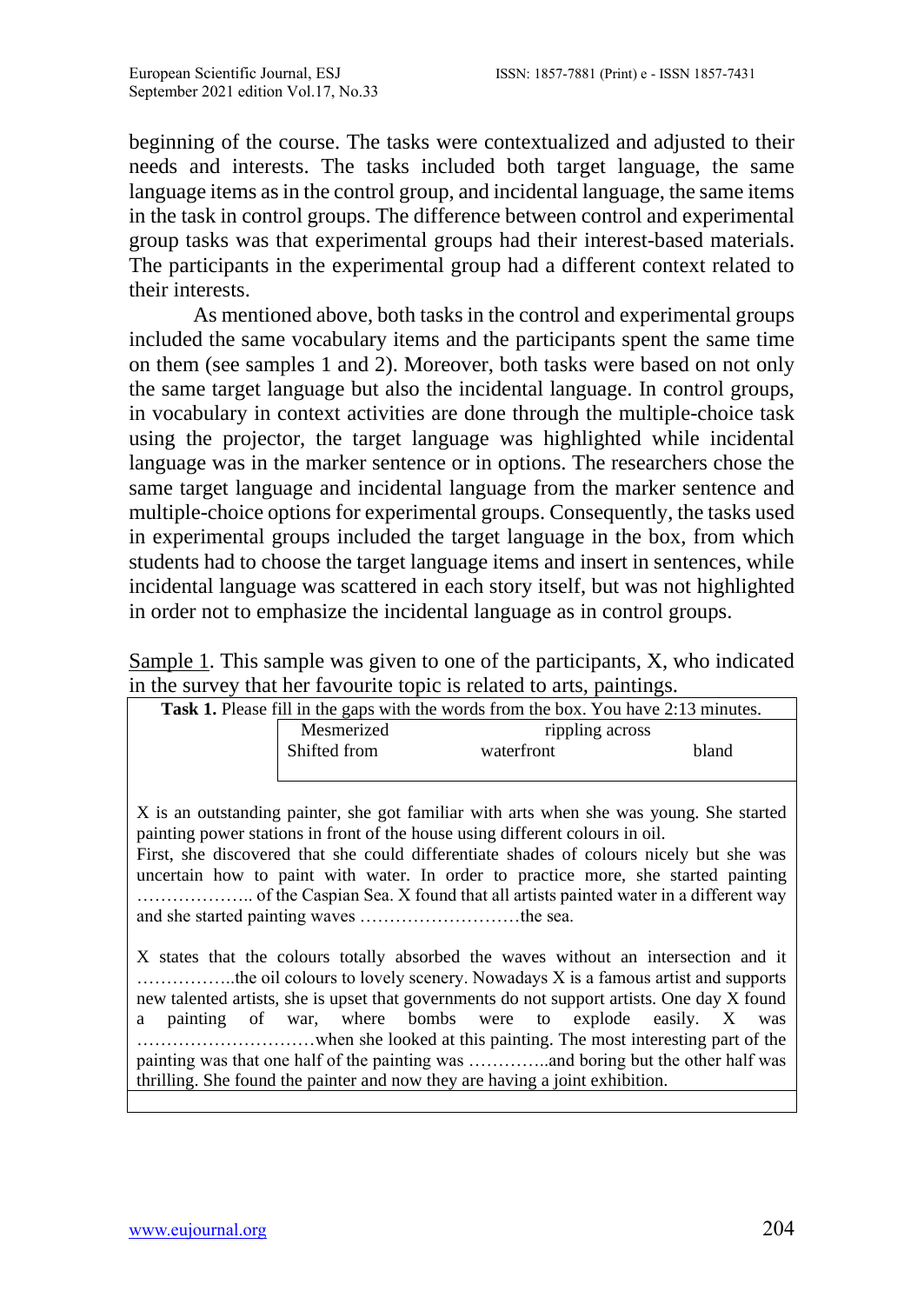Sample 2. This sample was given to one of the participants, Y, who indicated in the survey that her favourite topic is related to music or being a DJ.

Task 1. Please fill in the gaps with the words from the box. You have 2:13 minutes.

| Mesmerized |            | rippling across |  |
|------------|------------|-----------------|--|
| Shifted    | waterfront | bland           |  |

Y is an outstanding DJ. She remembers she was………………….by music for the first time when she listened to techno on the radio when she and her mum passed the power station by car. All sounds merged, and she found a unique rhythm. She closed her eyes and visualized ………………….of the ocean in front of her. At that moment, her feelings for techno …………….., before she didn't think techno was her favourite type of music. Nowadays, some listeners are uncertain about the sound in her music for the first 20 seconds, but after that, they are absorbed, and most of them mentioned that they visualized waves………………………the sea. Y argues that music should not have an intersection between a human being and the location, all sounds should synthesize. Y is upset that techno is not the most popular type of music, and some people think it is………………, but she thinks that this music with a unique rhythm can explode the best feelings inside a human being.

Each student in experimental groups received the sample adjusted to their interests. Each student had a different story in each unit after doing the TED talk comprehension tasks. The students were given the same time in control and experimental groups; for example, the task in control groups needed 2:13 minutes, and the participants in experimental groups had to do a gap-fill task in the same time. It should be noted that the teacher monitored the learners carefully without interference. In some units, when the learners in experimental groups asked what a particular word meant, the teacher gave a synonym or a definition from the task in control groups, the learners were exposed to the identical language items and language input. The teacher did not focus on words in-depth, the teacher only gave a synonym or a definition, i.e., focused on meaning. The form, pronunciation, and appropriacy were dropped since the task in control groups did not include any of these language foci except the meaning.

It should be noted that after doing each task, the learners had to check in pairs or groups (depending on the number of students while doing the task). Moreover, they micro-taught while working in pairs/ groups, as the participants saw that they had different answers in some gaps. The teacher monitored carefully and provided support using the definitions or synonyms if needed. The teacher saw that sometimes they smiled when doing peer assessment as they read different stories about each other`s interests and after each task different students mentioned that they found the tasks very interesting. Peer assessment and tasks, as they shared their interests, encouraged micro-teaching, enhancement of autonomous learning, and a more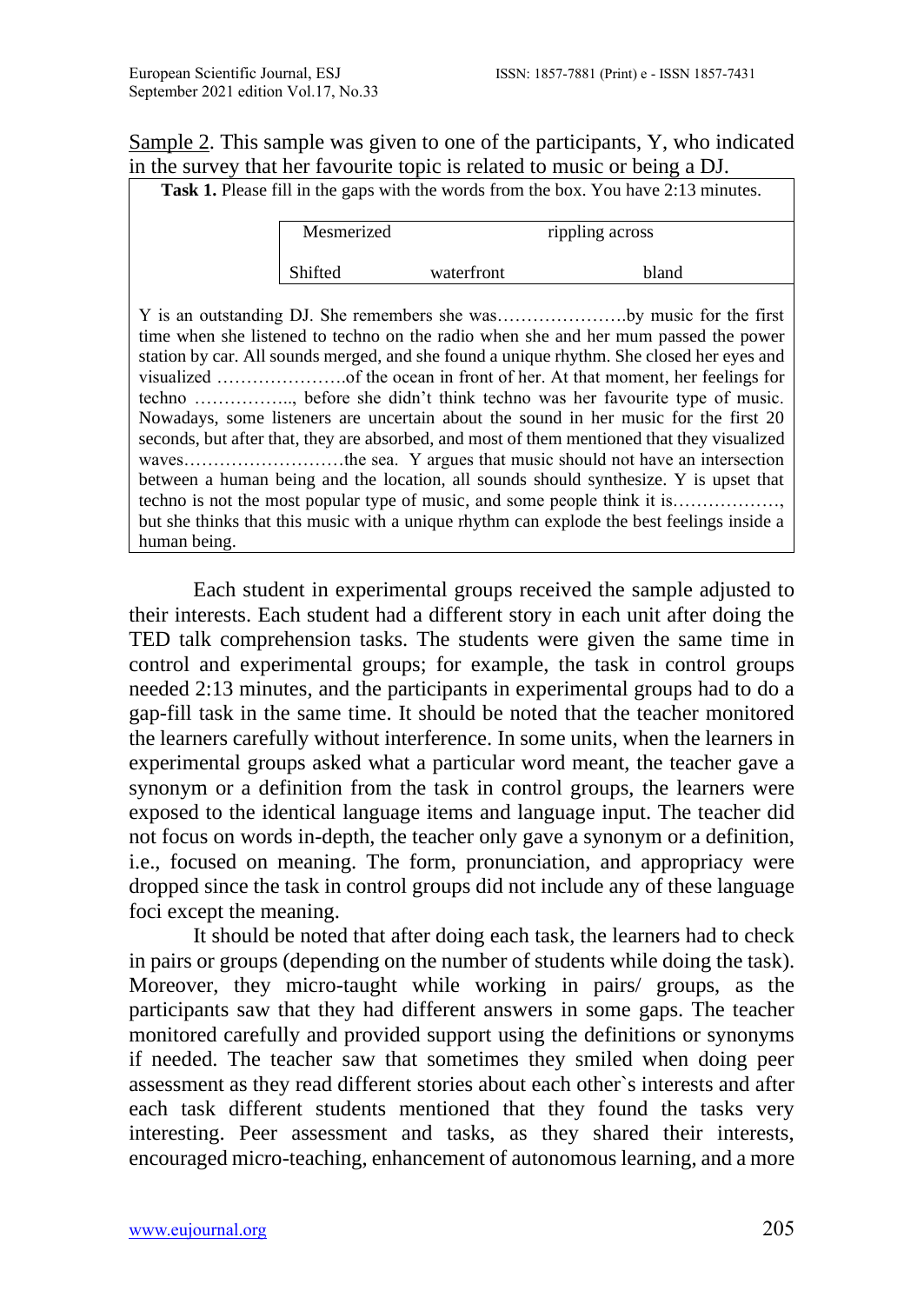friendly atmosphere, as sometimes the learners continued speaking about the topic as they got interested in the topic.

In the experiment, in all groups, an observation sheet was used as the tracker of their absences while doing the tasks or tests. Consequently, some participants did the tasks but their result was not used in data analysis due to absences.

In this experiment, the learners completed one pre-test, two while tests, and one post-test. After two units of Keynote, two TED talks, and two tasks, they completed one test. A part of their final exam from the previous semester was taken as a pre-test.

## **Findings and Discussion**

To test the hypothesis a dependent samples t-test (i.e. paired samples t-test) was conducted. Prior to conducting the analysis and collecting the data, tests were designed: a pre-test, two while-tests, and one post-test. Each test, except the pre-test (because it was a part of the final exam not designed by the researchers), was piloted in groups, with 5-minute intervals to check reliability. In the same university of the same age group, 10 people were taken to pilot the tests. They did the tests in the morning, and after a 5-minute break, they did the same test to check reliability. Mostly they had similar answers but to prove the reliability of the test, Cronbach's Alpha was calculated using SPSS 16.0. While-test one result was 0.979, which is more than 0.8, and the significance  $p=0.000$ , which was less than 0.01. It means that the first while test was reliable (See Table 2).

|                 |                            | VAR00001(<br>First attempt) | <b>VAR00002(s)</b><br>econd<br>attempt) |
|-----------------|----------------------------|-----------------------------|-----------------------------------------|
| <b>VAR00001</b> | Pearson Correlation        |                             | $.979**$                                |
|                 | Sig. (2-tailed)            |                             | .000                                    |
|                 | N                          | 10                          |                                         |
| <b>VAR00002</b> | <b>Pearson Correlation</b> | $.979**$                    |                                         |
|                 | Sig. (2-tailed)            | .000                        |                                         |
|                 |                            |                             |                                         |

**Table 2.** While-test One, Cronbach's Alpha result **Correlations**

\*\*. Correlation is significant at the 0.01 level (2-tailed).

While-test number 2 result was 0.996, which is more than 0.8, and the significance  $p=0.000$ , which was less than 0.01. It means that the second while test was reliable (See Table 3).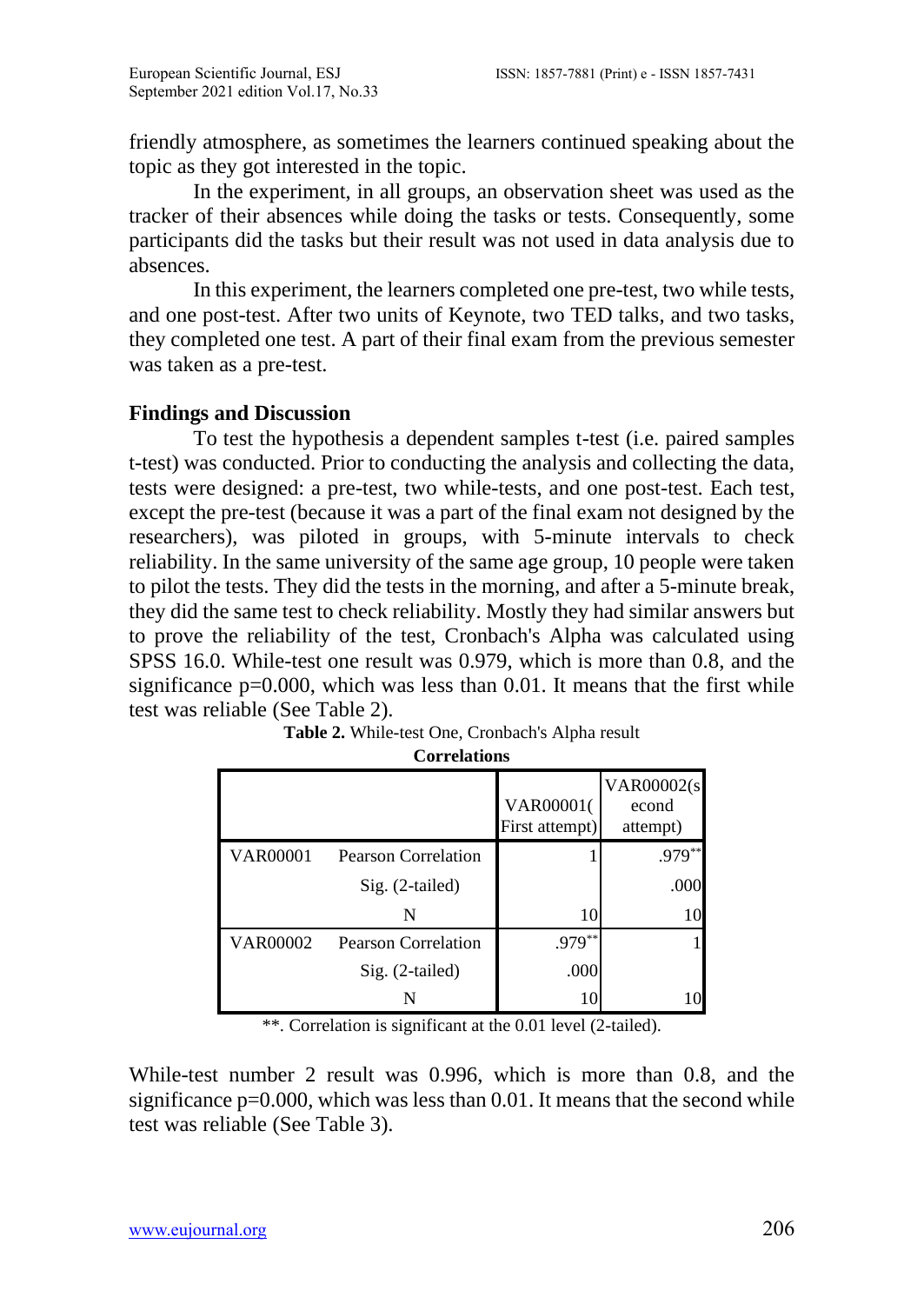|                 | <b>Correnandis</b>         |                             |                                         |
|-----------------|----------------------------|-----------------------------|-----------------------------------------|
|                 |                            | VAR00001(<br>First attempt) | <b>VAR00002(s)</b><br>econd<br>attempt) |
| <b>VAR00001</b> | <b>Pearson Correlation</b> |                             | $.996**$                                |
|                 | Sig. (2-tailed)            |                             | .000                                    |
|                 | N                          | 10                          | 10                                      |
| <b>VAR00002</b> | <b>Pearson Correlation</b> | $.996**$                    |                                         |
|                 | Sig. (2-tailed)            | .000                        |                                         |
|                 | N                          | 10                          |                                         |

| <b>Table 3.</b> While-test Two, Cronbach's Alpha result |  |  |
|---------------------------------------------------------|--|--|
| <b>Correlations</b>                                     |  |  |

\*\*. Correlation is significant at the 0.01 level (2-tailed).

The post-test result was 0.991, which is more than 0.8, and the significance p=0.000, which was less than 0.01. It means that the post-test was reliable (See Table 4).

| Table 4. Post-test, Cronbach's Alpha result |
|---------------------------------------------|
| $C_{\text{standard}}$                       |

|                 | <b>Correlations</b> |                             |                                         |
|-----------------|---------------------|-----------------------------|-----------------------------------------|
|                 |                     | VAR00001(<br>First attempt) | <b>VAR00002(s)</b><br>econd<br>attempt) |
| <b>VAR00001</b> | Pearson Correlation |                             | **<br>.991                              |
|                 | Sig. (2-tailed)     |                             | .000                                    |
|                 | N                   | 10                          | 10                                      |
| <b>VAR00002</b> | Pearson Correlation | **<br>.991                  |                                         |
|                 | Sig. (2-tailed)     | .000                        |                                         |
|                 |                     | 10                          |                                         |

\*\*. Correlation is significant at the 0.01 level (2-tailed).

There is a strong correlation between the two results for each test, the result is statistically significant and all tests are reliable. After receiving learners` scores for all tests, mean, median, mode, standard deviation, skewness, and kurtosis were calculated to have data for the *t-*test. The mean results were used to calculate the *t-*test (See Table 5 and Table 5.1.).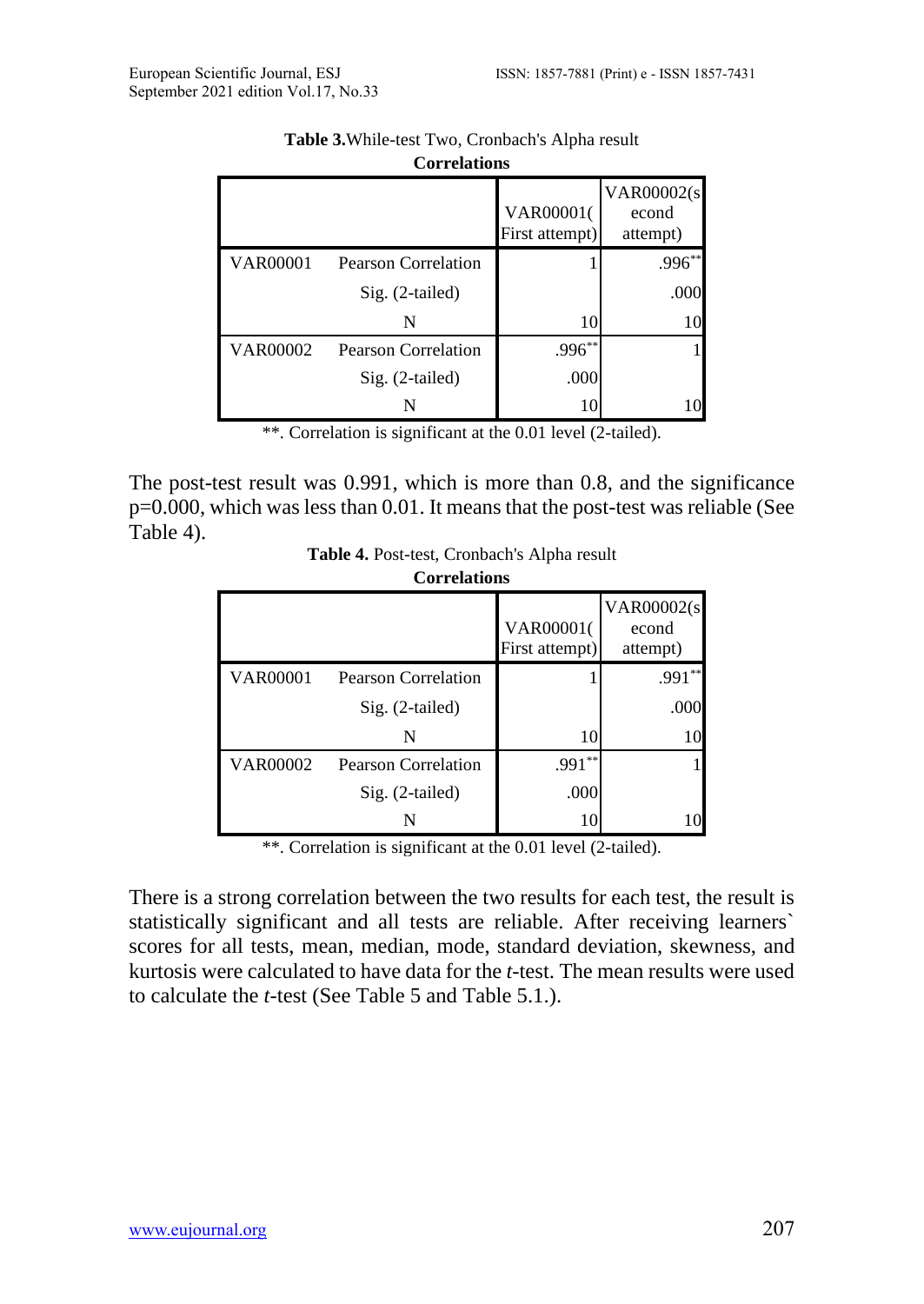| <b>Groups</b>     | <b>Control Group 1</b> |                  |                  | <b>Control Group 2</b> |          |                  |                  |               |
|-------------------|------------------------|------------------|------------------|------------------------|----------|------------------|------------------|---------------|
| <b>Tests</b>      | Pre-test               | While-<br>test 1 | While-<br>test 2 | Post-<br>test          | Pre-test | While-<br>test 1 | While-<br>test 2 | Post-<br>test |
| Mean              | 14.66                  | 15.41            | 14.83            | 16.16                  | 14.33    | 14.83            | 15.00            | 14.41         |
| Median            | 14.50                  | 16.50            | 14.50            | 17.50                  | 16.00    | 15.50            | 14.00            | 15.00         |
| Mode              | 12.00                  | 17.00            | 10.00            | 19.00                  | 18.00    | 15.00            | 10.00            | 15.00         |
| Std.<br>Deviation | 5.44                   | 6.05             | 5.44             | 5.32                   | 4.99     | 4.60             | 4.51             | 3.20          |
| <b>Skewness</b>   | .590                   | $-.718$          | .247             | $-.302$                | $-.940$  | $-.186$          | .378             | $-912$        |
| Kurtosis          | .303                   | .513             | $-1.08$          | $-1.30$                | $-.530$  | $-.631$          | $-1.21$          | .721          |

**Table 5.** Mean, Median, Mode, Standard Deviation, Skewness, and Kurtosis Result of Control Groups

**Table 5.1.** Mean, Median, Mode, Standard Deviation, Skewness, and Kurtosis of Experimental Groups

| <b>Groups</b>            | <b>Experimental Group 1</b> |                  |                  |               | <b>Experimental Group 2</b> |                  |                  |               |
|--------------------------|-----------------------------|------------------|------------------|---------------|-----------------------------|------------------|------------------|---------------|
| <b>Tests</b>             | Pre-test                    | While-<br>test 1 | While-<br>test 2 | Post-<br>test | Pre-test                    | While-<br>test 1 | While-<br>test 2 | Post-<br>test |
| Mean                     | 12.83                       | 16.50            | 20.58            | 24.16         | 13.50                       | 15.16            | 21.00            | 24.75         |
| Median                   | 10.50                       | 15.00            | 19.50            | 24.50         | 13.00                       | 14.50            | 20.50            | 25.00         |
| Mode                     | 8.00                        | 13.00            | 16.00            | 19.00         | 10.00                       | 10.00            | 25.00            | 25.00         |
| Std.<br><b>Deviation</b> | 4.93                        | 4.60             | 4.99             | 3.45          | 4.71                        | 4.54             | 3.66             | 2.66          |
| <b>Skewness</b>          | .725                        | .735             | .464             | $-.342$       | .439                        | .378             | .080             | $-.783$       |
| Kurtosis                 | $-1.32$                     | $-.78$           | $-1.10$          | $-1.13$       | .024                        | $-1.417$         | $-1.732$         | $-.043$       |

The tables above show that the mean result in control groups in each test was very close to each other. However, the data change when it comes to the experimental groups. The pre-test data for each group were close to Control Group 1 and Control Group 2 and Experimental Group 1 and Experimental Group 2. The data changed dramatically in while-tests, especially the second while-test. According to the tables, the experimental groups had a higher mean in while-tests. The dramatic change was visible statistically. Mean results were collected for statistical purposes. A paired-samples t-test (SPSS 16.0) was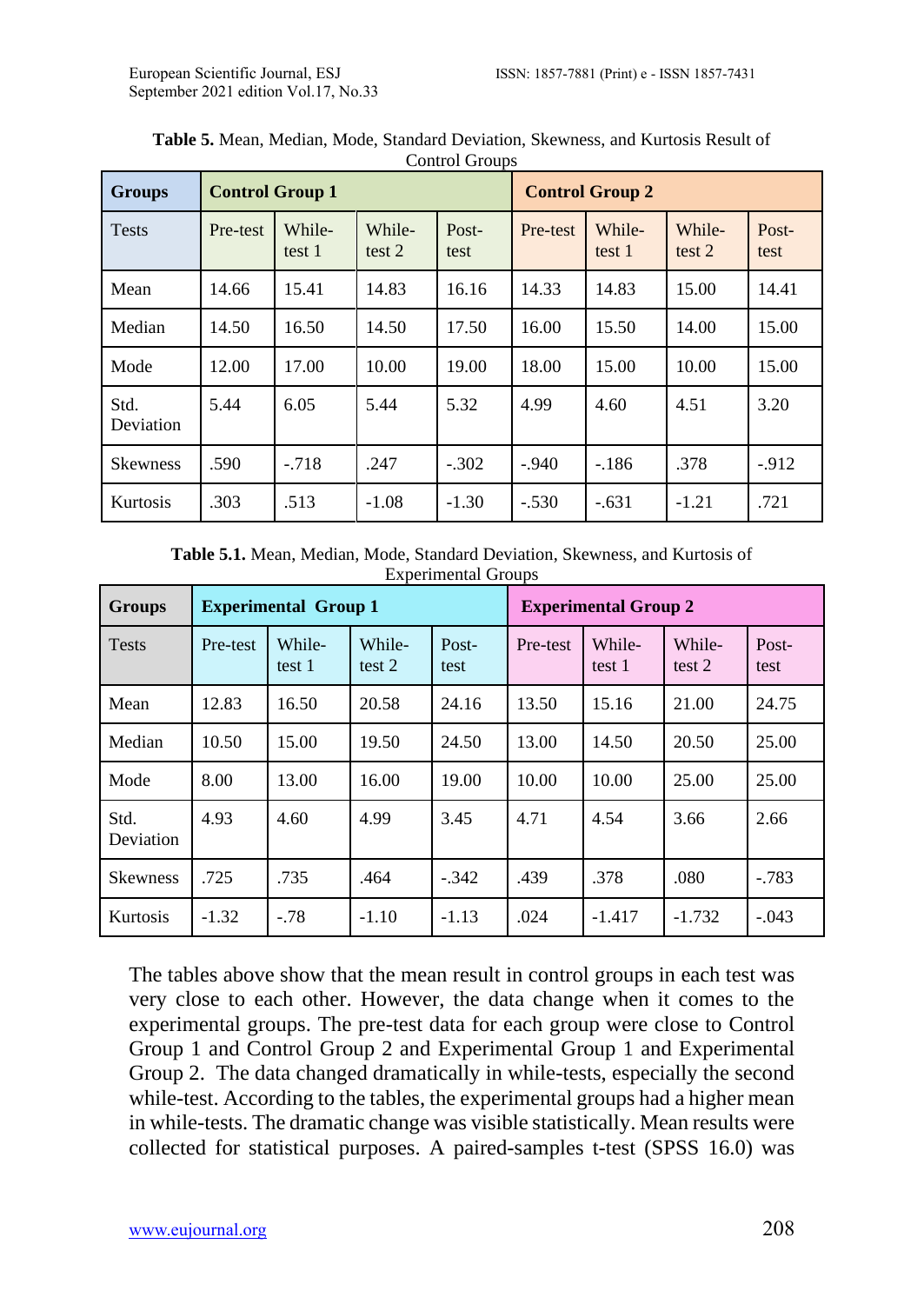conducted to compare the interest-based task usage and vocabulary skills improvement with traditional teaching. The results showed that there was a significant difference between the scores of control groups (M=16.75, SD=3.72) and experimental groups  $(M=1.50, SD=0.12)$ ; t=17.44, df=15, significance  $p=0.000<0.05$ , which means that the results are statistically different and important. The confidence interval of the difference was 95%. In other words, the null hypothesis that the suggested treatment does not have an impact on the students' vocabulary skills is denied, as T=17.44>1, the higher the T, the more the null hypothesis is denied. It should be noted that correlation is also significant as it is 0.49 and it is greater than 0.05 (See Table 6).

| $\sim$ was vww. $\sim$ was payd $\sim$ vww. Developed |                                                           |         |    |                |                 |  |  |  |  |
|-------------------------------------------------------|-----------------------------------------------------------|---------|----|----------------|-----------------|--|--|--|--|
|                                                       |                                                           | Mean    | N  | Std. Deviation | Std. Error Mean |  |  |  |  |
| Pair 1                                                | <b>VAR00001(s)</b><br>cores in<br>control<br>groups)      | 16.7569 | 16 | 3.72771        | .93193          |  |  |  |  |
|                                                       | <b>VAR00002(s)</b><br>cores in<br>experimental<br>groups) | 1.5000  | 16 | .51640         | .12910          |  |  |  |  |

**Table 6.** Paired Samples Test Result **Paired Samples Statistics**

#### **Paired Samples Correlations**

|        |                                                                                           | Correlation | Sig. |
|--------|-------------------------------------------------------------------------------------------|-------------|------|
| Pair 1 | VAR00001 (scores in<br>control groups) $\&$<br>VAR00002(scores in<br>experimental groups) | .500        | .049 |

#### **Paired Samples Test**

|        |                                                                                                              | Paired Differences |                 |               |                                                 |          |        |    |            |
|--------|--------------------------------------------------------------------------------------------------------------|--------------------|-----------------|---------------|-------------------------------------------------|----------|--------|----|------------|
|        |                                                                                                              |                    | Std.<br>Deviati | Std.<br>Error | 95% Confidence<br>Interval of the<br>Difference |          |        |    | Sig. $(2-$ |
|        |                                                                                                              | Mean               | on              | Mean          | Lower                                           | Upper    | t      | df | tailed)    |
| Pair 1 | <b>VAR00001</b><br>(scores in<br>control groups)<br><b>VAR00002(sco</b><br>res in<br>experimental<br>groups) | 1.52569<br>E1      | 3.49845 .87461  |               | 13.39268                                        | 17.12107 | 17.444 | 15 | .000       |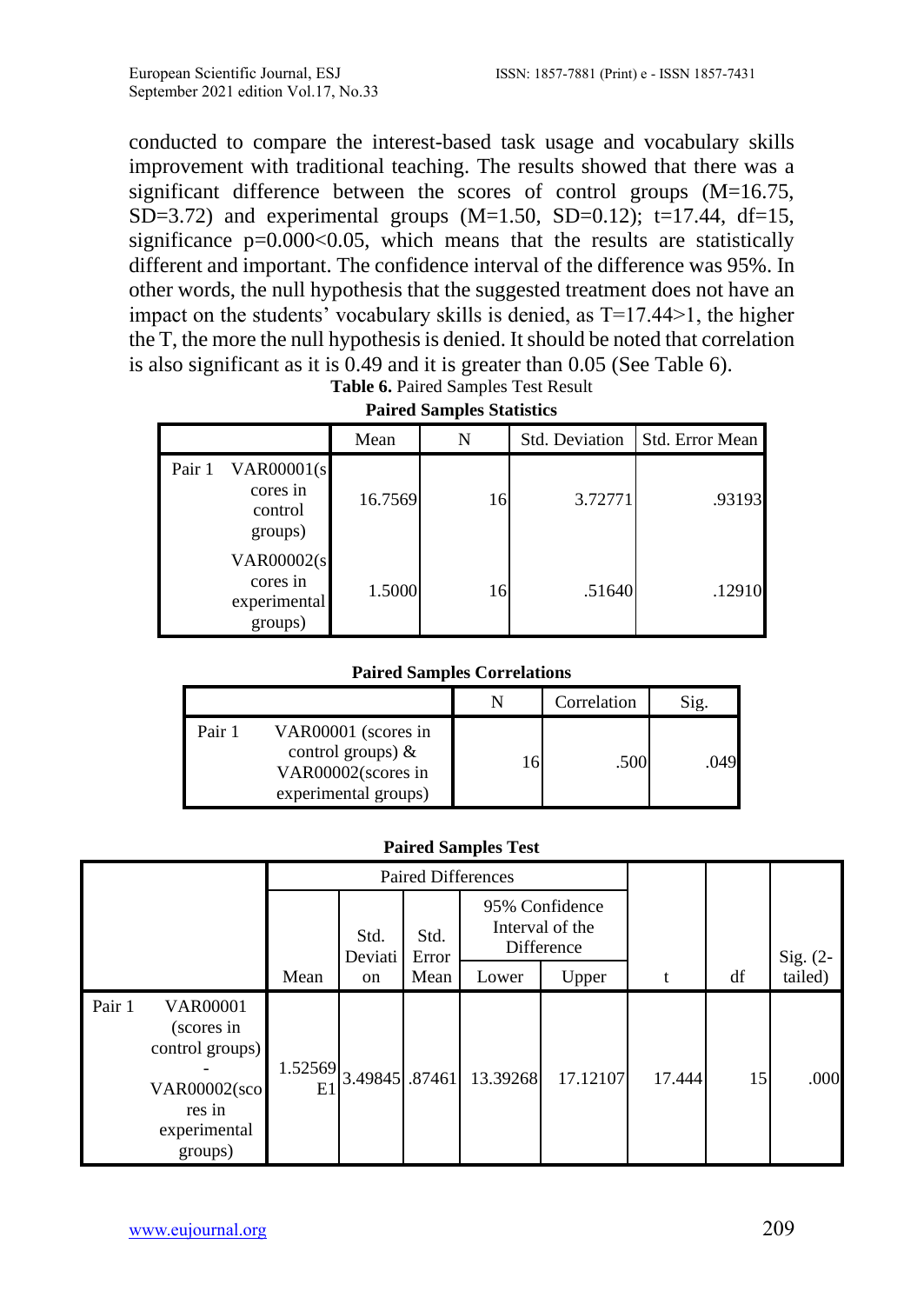The data showed a significant impact. Thus, the mean result in the experimental groups was significantly higher than in the control groups. It can be interpreted that the tasks in experimental groups helped learners to memorize and retrieve vocabulary items more than the multiple-choice task done using the projector. The experiment was successful because visually and statistically, the difference is significant; the difference is statistically important.

The hypothesis was proved; learner needs and interests-based materials impact vocabulary skills.

## **Research Limitations**

Some students missed some days when the vocabulary tasks were done and they were excluded from the experiment.

## **Future Research Prospects**

Personalized and contextualized tasks will be used to develop the students` grammar usage.

# **Conclusion**

In conclusion, it can be claimed that contextualized input is beneficial, as learners connect their interests to the language items provided in contextualized tasks. Vocabulary acquisition is successful if the items are contextualized, but the context should be related to learners` needs and interests, not to the outside world but their inner world. This experiment and collected data showed that interest-based materials impact the learners` vocabulary skills significantly. The results revealed a statistically significant difference between the scores of control groups (M=16.75, SD=3.72) and experimental groups  $(M=1.50, SD=0.12)$ ;  $t=17.44, df=15$ , significance p=0.000<0.05. Therefore, the null hypothesis that the recommended treatment does not have any effect on vocabulary acquisition is denied. Using this approach led to the enhancement of vocabulary acquisition in experimental groups as the learners could easily retrieve vocabulary items and write tests more effectively. Interests and needs-based materials help the learners to develop vocabulary acquisition.

# **References:**

- 1. Amirian, S. M. R., & Momeni, S. (2012). Definition-based versus contextualized vocabulary learning. *Theory and Practice in Language Studies, 2* (11), 2302-2307.
- 2. Ansary, H., & Babaii, E. (2002). Universal characteristics of EFL / ESL textbook: a step towards systematic textbook evaluation. *The Internet TESL Journal, 8* (2), 1-8.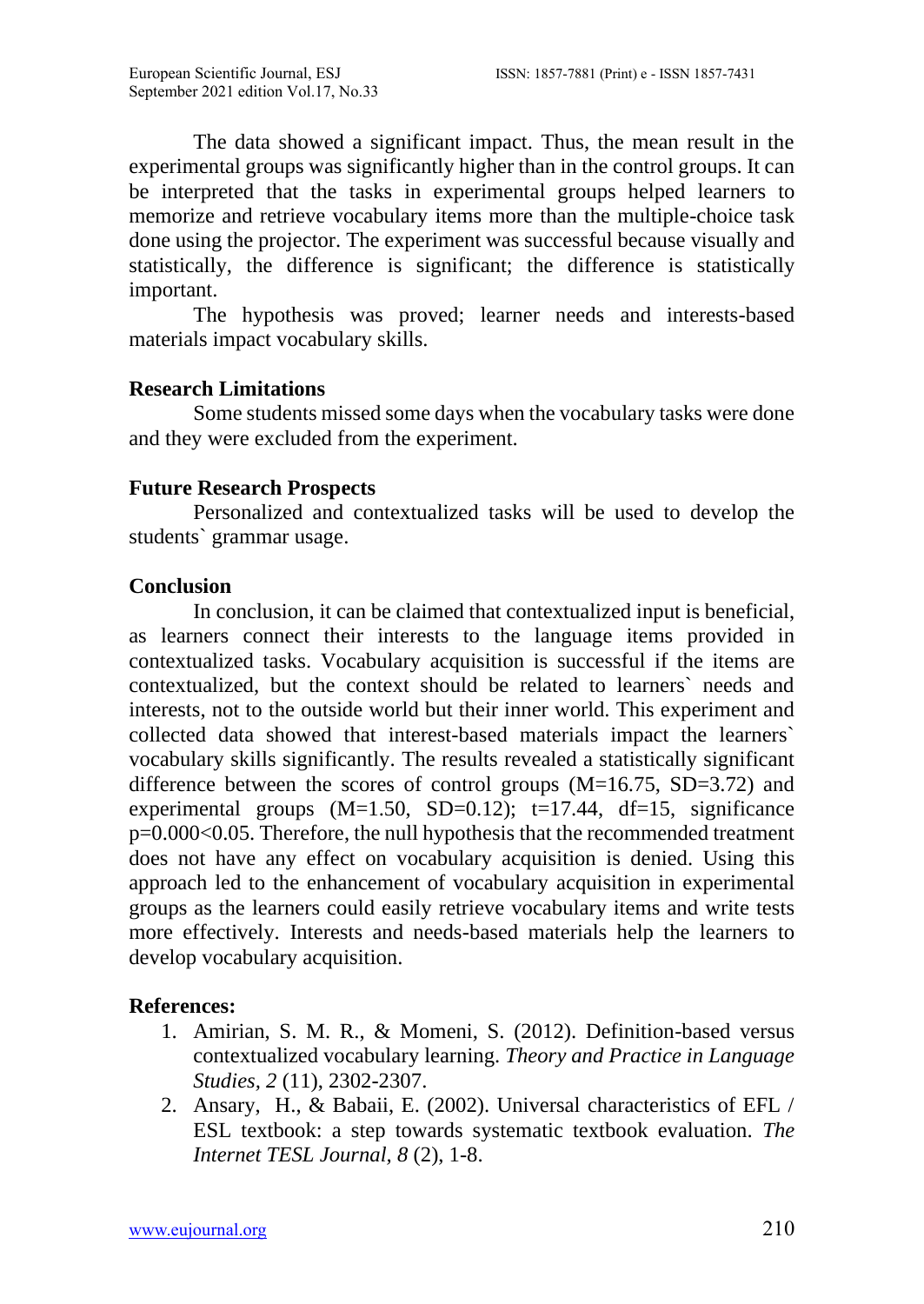- 3. Bao, D. (2008). English language learning materials. Brian Tomlinson (Ed.), *ELT materials used in Southeast Asia* (pp. 263-280). Continuum International Publishing Group. London.
- 4. Beck, I. L., McKeown, M. G., & Kucan, L. (2002). *Bringing words to life*. New York: The Guilford Press.
- 5. Brown, H. D. (2006). *Principles of language learning and teaching*. New York: Longman.
- 6. Brown, J. D. (1995). *The elements of language curriculum: A systematic approach to curriculum development*. Boston: Heinle and Heinle.
- 7. Byrd, P., & Schuemann, C. (2014). English as a second / foreign language textbooks: How to choose them-how to use them. In Brinton, D. M., Celce-Murcia, M., & Snow, M.A. (Eds.), *Teaching English as a second or foreign language.* (380-393). National Geographic Learning, Boston, MA: Heinle Cengage Learning.
- 8. Castilo, L.C. A., Insuasty, E. A., Osorio, J., & Fernanda, M. (2017). The impact of authentic materials and tasks on students' communicative competence at a Colombian language school. *Profile Issues in Teachers Professional Development, 19* (1), 89-104.
- 9. Cakir, I. (2015). Instructional materials commonly employed by foreign language teachers at elementary schools. Student views of instructor-student rapport in the college classroom. *International Electronic Journal of Elementary Education, 8* (1), 69-82.
- 10. Chen, C.M., & Chung, C. J. (2008). Personalized mobile English vocabulary learning system based on item response theory and learning memory cycle. *Computers & Education, 51*, 624–645.
- 11. Coxhead, A. (2015). Vocabulary research and pedagogy: Introduction to the special issue. *Language Teaching Research, 19* (6), 641–644.
- 12. DeCarrico, J. S. (2001). Vocabulary learning and teaching. In M. Celces-Murcia (Ed.), *Teaching English as a second or foreign language* (pp. 285–299). Boston: Heinle&Heinle.
- 13. Duarte, A. S., & Escobar, A. L. (2008). Using adapted material and its impact on university students' motivation. *Profile: Issues in Teachers' Professional Development, 9* (1), 63-87.
- 14. Elgort, I. (2017). Technology-mediated second language vocabulary development: A review of trends in research methodology. *CALICO Journal, 35* (1), 1–29.
- 15. Gairns, R., & Redman, S. (2006). *Working with words: A guide to teaching and learning vocabulary*. Cambridge: Cambridge University Press.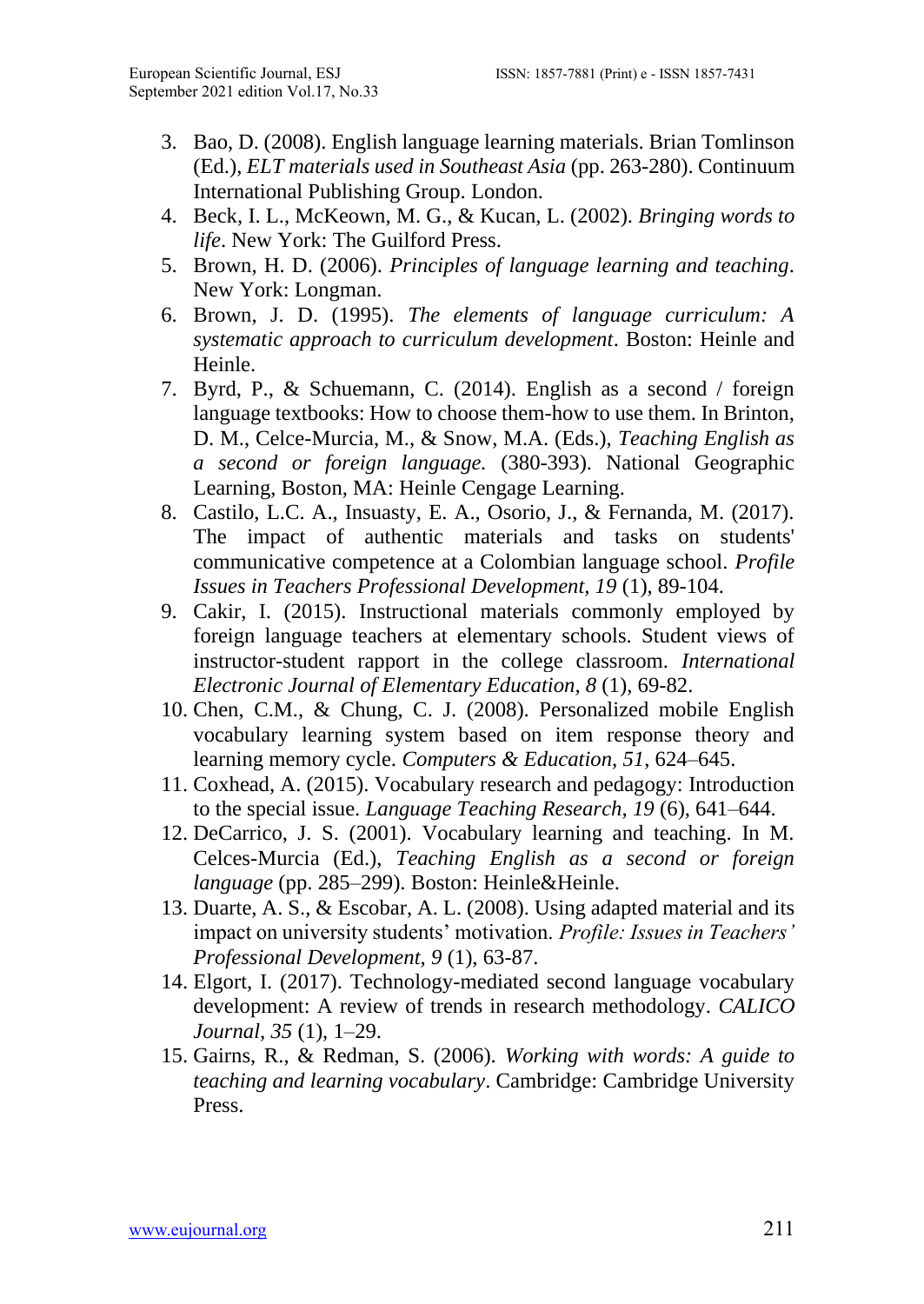- 16. Harwood, N. (2013). *Content, consumption, and production: Three levels of textbook research*. In N. Harwood (ed.) English Language Teaching Textbooks: Content, Consumption, Production, pp. 1–42.
- 17. Hutchinson, T., & Waters, A. (1987). *English for specific purposes*. Cambridge: Cambridge University Press.
- 18. Johnson, R. K. (1989). *The second language curriculum*. In Appropriate design: The internal organisation of course units. Chapter 9. Cambridge: Cambridge University Press.
- 19. Kim, M., Crossley, S. A., & Kyle, K. (2018). Lexical sophistication as a multidimensional phenomenon: Relations to second language lexical proficiency, development, and writing quality. *The Modern Language Journal, 102* (1), 120–141.
- 20. Lansford, L., Dummett, P., & Stephension, H. (2016). *Keynote*. National Geographic Learning
- 21. Laufer, B., & Shmueli, K. (1997). Memorizing new words: Does teaching have anything to do with it?. *RELC Journal, 28* (1), 89-108.
- 22. Lessard-Clouston, M. (2013). Teaching vocabulary. *TESOL International Association*, 1-46.
- 23. McGrath, I. (2002). *Materials evaluation and design for language teaching*. Edinburgh: Edinburgh University Press.
- 24. McGrath, I. (2013). *Teaching materials and the roles of EFL/ESL teachers: Practice and theory*. London: Bloomsbury.
- 25. McKimm, J. (2003). *Curriculum design and development*. London: London Deanery.
- 26. Min, H. T. (2008). EFL vocabulary acquisition and retention: Reading plus vocabulary enhancement activities and narrow reading. *Language Learning, 58* (1), 73–115.
- 27. Pardo, A. N., & Tellez, M. F. T. (2009). ELT materials: the key to fostering effective teaching and learning setting Profile. *Issues in Teachers' Professional Development*, *11* (2), 171-186.
- 28. Pellicer-Sánchez, A. (2016). Incidental L2 vocabulary acquisition from and while reading: An eye-tracking study. *Studies in Second Language Acquisition, 38* (1), 97–130.
- 29. Qian, D. D. (2008). From single words to passages: Contextual effects on predictive power of vocabulary measures for assessing reading performance. *Language Assessment Quarterly, 5*, l-19.
- 30. Richards, J. C. (2001).*The role of textbooks in a language program*. Retrieved May 5, 2020 from [https://www.professorjackrichards.com/wp-content/uploads/role-of](https://www.professorjackrichards.com/wp-content/uploads/role-of-textbooks.pdf)[textbooks.pdf.](https://www.professorjackrichards.com/wp-content/uploads/role-of-textbooks.pdf)
- 31. Richards, J. C., & Renandya, W. A. (2002). *Methodology in language teaching*. Cambridge: Cambridge University Press.